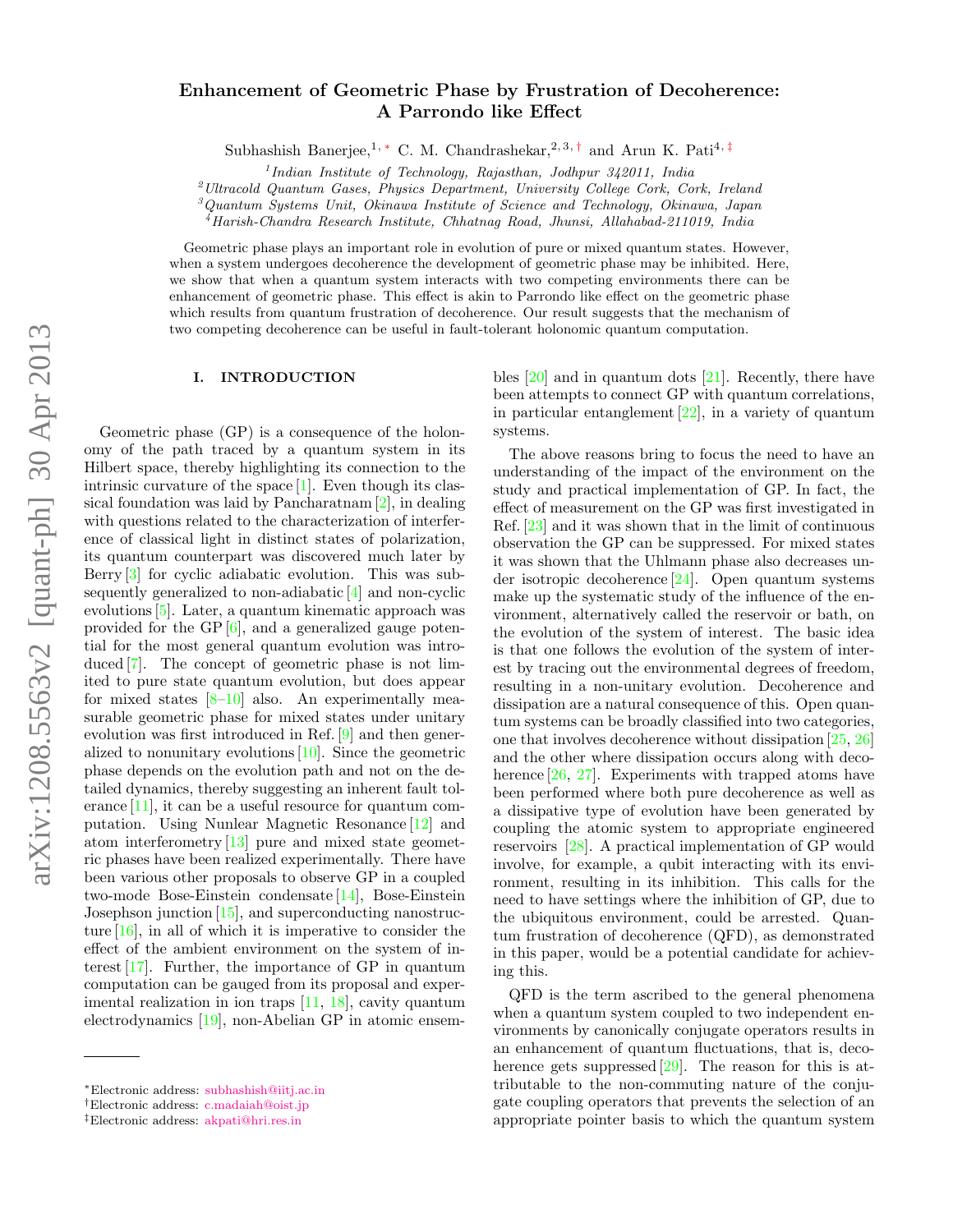could settle down. It has been studied in various guises, such as an extension of the dissipative two-level system problem [29], where the two non-commuting spin operators of the central spin system were coupled to independent harmonic oscillator baths, or a harmonic oscillator, modeling a large spin impurity in a ferromagnet, coupled to two independent oscillator baths via its position and momentum operators  $[30]$ . In each case, irrespective of the system of interest or the coupling operators, QFD was observed. Another scenario where this has been put to use is in quantum error correction  $[31]$ . These considerations were extended to the case of spin baths [32], present, for example, in the case of quantum dots, with similar results. These motivate us to study GP in the presence of QFD. Interestingly, this could be also thought of as an example of Parrondo's paradox involving two games which when played individually lead to a loosing expectation, but when played in an alternative order produce a winning expectation [33, 34]. The underlying reason behind the surprising aspect of Parrondo's game is the breaking of an inherent symmetry in the problem. This feature is also shared by quantum frustration models where the symmetry in the decay channel, were only one bath present, is broken by the presence of coupling to two independent baths by non-commuting operators. Here, we take up a simple model of a frustrated open quantum system and explicitly show the enhancement of GP. This highlights the role of quantum frustrated decoherence leading to a Parrondo like effect on the geometric phase.

The paper is organized as follows. In Section II we introduce the model of a spin interacting with two independent spin baths to show the influence of QFD on GP. In Section III we present the explicit solution and analysis for the GP of frustrated spin system. In Section IV we present the analogy of the GP dynamics with Parrondo games and conclude in section V.

#### II. MODEL

We study the influence of QFD on GP by taking up a simple model involving a central spin, or a qubit which would be our system of interest, interacting with two independent spin baths via two non-commuting spin operators

$$
H = H_S + H_{SR}
$$
  
=  $\omega \frac{\sigma_z}{2} + \alpha_1 \frac{\sigma_x}{2} \otimes \Sigma_{k=1}^N I_x^k + \alpha_2 \frac{\sigma_y}{2} \otimes \Sigma_{l=1}^N J_y^l$ , (1)

where  $H<sub>S</sub>$  is the system (single qubit) Hamiltonian and  $H_{SR}$  is the system-reservoir interaction Hamiltonian. Here  $\sigma_i$ ,  $i = x, y, z$  are the three Pauli matrices for the central spin, and  $I_x^k$  and  $J_y^l$  are the bath spin operators. Also,  $\alpha_1$ ,  $\alpha_2$  are the two spin-bath coupling constants and  $\omega$  comes from the basic system Hamiltonian, representing the initial magnetic field. The bath dynamics itself is not considered. This serves two purposes; it allows for

an analytical treatment of the model and at the same time captures its essence, since in solid state spin systems with dominant spin-environment interactions, such as quantum dots where such a model could be envisaged, the internal bath dynamics composed of nuclear spins would be very slow compared to the central electronic spin [35].

Assume an uncorrelated system-reservoir initial state with the central spin in

$$
\rho_S(0) = \cos^2\left(\frac{\theta}{2}\right) |\downarrow\rangle\langle\downarrow| + \sin^2\left(\frac{\theta}{2}\right) |\uparrow\rangle\langle\uparrow|
$$

$$
+ \frac{i}{2}\sin(\theta)e^{i\phi} [|\uparrow\rangle\langle\downarrow| - e^{-i2\phi}|\downarrow\rangle\langle\uparrow|]. \quad (2)
$$

Equation  $(2)$  is the most general single qubit density matrix where  $\theta \in \{0, \pi\}$  and  $\phi \in \{0, 2\pi\}$  are the polar and azimuthal angles, respectively. The full form of the initial density matrix with an unpolarized initial bath state is  $\rho_{SR}(0) = \frac{1}{2^{2N}} \rho_S(0) \otimes \mathcal{I}_{2^N} \otimes \mathcal{I}_{2^N}$ , where N is the total number of spins present in each bath. Under the interaction Hamiltonian, the total state evolves as  $\rho_{SR}(0) \rightarrow$  $\rho_{SR}(t) = \exp[-i(H_S + H_{SR})t] \rho_{SR}(0) \exp[i(H_S + H_{SR})t].$ After interaction, the reduced state of the spin is given by  $\rho_S(t) = \text{Tr}_R[\rho_{SR}(t)]$ . The Bloch vector representation of a spin- $\frac{1}{2}$  particle, which is the central spin here, is

$$
\rho_S(t) = \frac{1}{2} \begin{bmatrix} 1 + \langle \sigma_z(t) \rangle & \langle \sigma_x(t) \rangle - i \langle \sigma_y(t) \rangle \\ \langle \sigma_x(t) \rangle + i \langle \sigma_y(t) \rangle & 1 - \langle \sigma_z(t) \rangle \end{bmatrix}, (3)
$$

where  $\langle \sigma_i(t) \rangle = \sum_{m_1,m_2=-N/2}^{N/2} \zeta_{m_1} \zeta_{m_2} \text{Tr} (\rho_{m_1,m_2}(0) \sigma_i(t))$ and  $m_1$ ,  $m_2$  label the eigenvalues of bath spin operators and range from  $-\frac{N}{2}$  to  $\frac{N}{2}$ . The average polarizations of the central spin come out to be

$$
\langle \sigma_z(t) \rangle = \frac{-1}{2^{2N+1}} \sum_{m_1, m_2 = -N/2}^{N/2} \zeta_{m_1} \zeta_{m_2} \Big( \cos(\Gamma_{m_1 m_2} t) \cos(\theta) \n+ \frac{\sin(\Gamma_{m_1 m_2} t)}{\Gamma_{m_1 m_2}} \sin(\theta) \left[ m_1 \alpha_1 \cos(\phi) - m_2 \alpha_2 \sin(\phi) \right] \n+ \omega \left( m_1 \alpha_1 \sin(\theta) \sin(\phi) + m_2 \alpha_2 \sin(\theta) \cos(\phi) \n+ \omega \cos(\theta) \Big) \frac{(1 - \cos(\Gamma_{m_1 m_2} t))}{\Gamma_{m_1 m_2}^2} \Big), \tag{4}
$$

$$
\langle \sigma_x(t) \rangle = \frac{-1}{2^{2N+1}} \sum_{m_1, m_2 = -N/2}^{N/2} \zeta_{m_1} \zeta_{m_2} \Big( \cos(\Gamma_{m_1 m_2} t) \n\sin(\theta) \sin(\phi) - \frac{\sin(\Gamma_{m_1 m_2} t)}{\Gamma_{m_1 m_2}} \n\times \left[ \omega \sin(\theta) \cos(\phi) - m_2 \alpha_2 \cos(\theta) \right] \n+ m_1 \alpha_1 (m_1 \alpha_1 \sin(\theta) \sin(\phi) + m_2 \alpha_2 \sin(\theta) \cos(\phi) \n+ \omega \cos(\theta) \Big) \frac{(1 - \cos(\Gamma_{m_1 m_2} t))}{\Gamma_{m_1 m_2}^2} \Big), \tag{5}
$$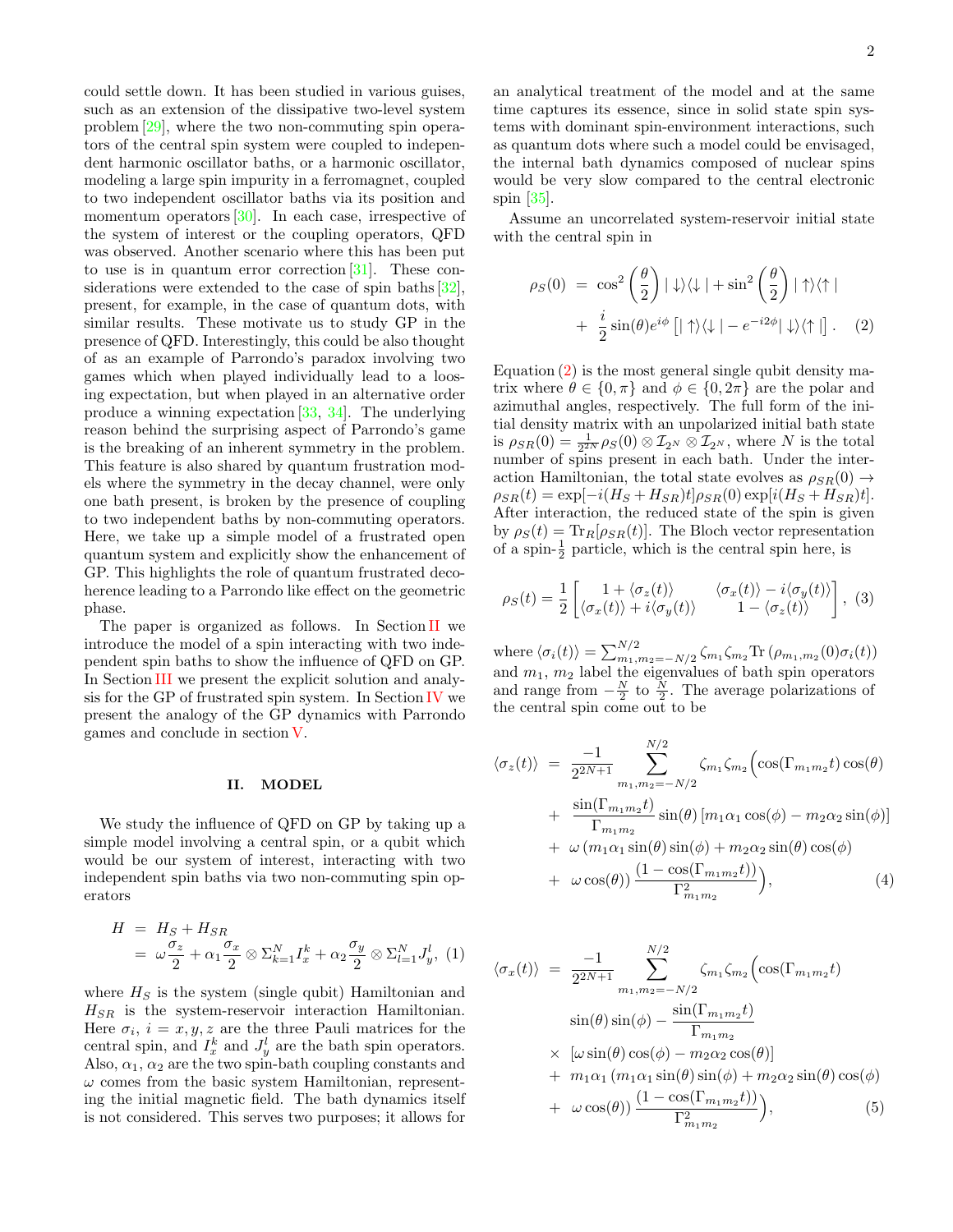and

$$
\langle \sigma_y(t) \rangle = \frac{-1}{2^{2N+1}} \sum_{m_1, m_2 = -N/2}^{N/2} \zeta_{m_1} \zeta_{m_2} \Big( \cos(\Gamma_{m_1 m_2} t) \n\sin(\theta) \cos(\phi) - \frac{\sin(\Gamma_{m_1 m_2} t)}{\Gamma_{m_1 m_2}} \n\times [-\omega \sin(\theta) \sin(\phi) + m_1 \alpha_1 \cos(\theta)] \n+ m_2 \alpha_2 (m_1 \alpha_1 \sin(\theta) \sin(\phi) + m_2 \alpha_2 \sin(\theta) \cos(\phi) \n+ \omega \cos(\theta)) \frac{(1 - \cos(\Gamma_{m_1 m_2} t))}{\Gamma_{m_1 m_2}^2} \Big). \tag{6}
$$

Here  $\zeta_m = \frac{N!}{(N/2-m)!(N/2+m)!}$  and  $\Gamma_{m_1m_2}$  =  $\sqrt{\omega^2 + \alpha_1^2 m_1^2 + \alpha_2^2 m_2^2}.$ 

The vector  $v(t) = \text{Tr} \big[ \rho_{S}(t) \sigma(0) \big]$  is called the Bloch vector of the system. For pure states  $|v(t)| = 1$  while for mixed states,  $|v(t)| < 1$ , that is, the Bloch vector penetrates into the Bloch sphere.

## III. GP OF FRUSTRATED SPIN SYSTEM: EXPLICIT SOLUTION AND ANALYSIS

 $\sum_{k} \lambda(k) |\phi_k(t)\rangle \langle \phi_k(t)|$  is subject to purification, by the A general mixed state density matrix  $\rho(t)$  = introduction of an ancilla, as

$$
|\Psi(t)\rangle = \sum_{k} \sqrt{\lambda(k)} |\phi_k(t)\rangle \otimes |a_k\rangle; t \in [0, \tau], \qquad (7)
$$

where  $\lambda(k)$ ,  $|\phi_k(t)\rangle$  are the eigenvalues and eigenvectors of the reduced density matrix  $\rho(t)$  under consideration, respectively, and  $|a_k\rangle$  represent the ancilla. The Pancharatnam relative phase,  $\alpha(t) = arg(\langle \Psi(0) | \Psi(t) \rangle)$  reduces to the GP when the parallel transport condition,  $\langle \phi_k(t) | d/dt | \phi_k(t) \rangle = 0, k = 1...P$  corresponding to the P eigenstates, is satisfied. The GP for the mixed state,  $\rho_S(t)$  [Eq. (3)], satisfying the parallel transport conditions assumes the form

$$
\gamma_g(\tau) = arg \Biggl[ \sum_k \sqrt{\lambda_k(\tau) \lambda_k(0)} \langle \phi_k(0) | \phi_k(\tau) \rangle \Biggr]
$$

$$
\times e^{-\int_0^{\tau} \langle \phi_k(t') | \dot{\phi}_k(t') \rangle dt'} \Biggr] \tag{8}
$$

where  $\lambda_k(\tau)$  are the eigenvalues and  $\phi_k(\tau)$  are the corresponding eigenvectors of the reduced density matrix  $\rho_S(\tau)$  [Eq. (3)].

Equation  $(8)$  can be shown to be

$$
\gamma_g(\tau) = \arg \left[ \left\{ \frac{1}{2} \left( 1 + \sqrt{A^2(\tau) + 4R^2(\tau)} \right) \right\}^{\frac{1}{2}} \times \left\{ \cos \left( \frac{\theta_0}{2} \right) \sin \left( \frac{\theta_\tau}{2} \right) + e^{i(\chi(\tau) - \chi(0))} \sin \left( \frac{\theta_0}{2} \right) \cos \left( \frac{\theta_\tau}{2} \right) \right\} \times e^{-i \int_0^\tau dt(\dot{\chi}(t)) \cos^2 \left( \frac{\theta_t}{2} \right)}.
$$
\n(9)

Here  $A = \langle \sigma_z(t) \rangle$ ,  $R = \frac{1}{2} \sqrt{\langle \sigma_x(t) \rangle^2 + \langle \sigma_y(t) \rangle^2}$  and  $\tan(\chi(t)) = \frac{\langle \sigma_y(t) \rangle}{\langle \sigma_x(t) \rangle}.$  Also,  $\sin\left(\frac{\theta_t}{2}\right) = \frac{2R}{\sqrt{4R^2 + (e^t)}}$  $\frac{2R}{4R^2 + (\epsilon_{+} - A)^2}$ , and  $\cos\left(\frac{\theta_0}{2}\right) = \sqrt{\frac{1+\langle\sigma_z(0)\rangle}{2}}, \epsilon_+ = \sqrt{A^2 + 4R^2}.$  The GP in the



FIG. 1: (Color online) GP  $[\gamma_g(\tau)]$  with respect to  $\theta$  and  $\phi$ (a) when  $\alpha_1 = 1$  and  $\alpha_2 = 0$ , that is, for the case of a single bath, (b) when  $\alpha_1 = \alpha_2 = \frac{1}{\sqrt{2}}$ , (c) when  $\alpha_1 = \frac{\sqrt{3}}{2}$  and  $\alpha_2 = \frac{1}{2}$ (d) when  $\alpha_1 = \alpha_2 = \frac{1}{4}$ . Here  $\omega = 2$ , and time  $t = 50$ . A comparison between (a), (b), (c), and (d) reiterates the point that the decay of GP gets frustrated when both the baths are acting and one of the best strategies is seen to be the case where  $\alpha_1 = \alpha_2 = \frac{1}{4}$ .

presence of two competing decoherence processes [Eq. 9] can also be expressed as

$$
\gamma_g(\tau) = \tan^{-1} \left[ \frac{\sin \frac{\theta_0}{2} \cos \frac{\theta_\tau}{2} \sin \delta \chi(t)}{\cos \left( \frac{\theta_0}{2} \right) \sin \frac{\theta_\tau}{2} + \sin \frac{\theta_0}{2} \cos \frac{\theta_\tau}{2} \cos \delta \chi(t)} \right] - \int_0^\tau dt \ \dot{\chi}(t) \cos^2 \frac{\theta_t}{2}, \tag{10}
$$

where  $\delta \chi(t) = (\chi(t) - \chi(0))$ . It can be easily seen from Eq.  $(10)$  that if we remove the influence of the environment, we obtain for  $\tau = \frac{2\pi}{\omega}, \gamma_g = -\pi(1 - \cos(\theta_0)),$  as expected, which is the standard result for the unitary evolution of an initial pure state. If we take the angle  $\theta_0 = \pi$ , that is, the South Pole of the Bloch sphere of the spin of interest, then Eq.  $(10)$  simplifies to

$$
\gamma_g(\tau) = \frac{1}{2} \int_0^{\tau} dt \quad \dot{\chi}(t) \left(1 - \cos \theta_t\right). \tag{11}
$$

It can be noticed that a contribution to the GP, in Eq. (11), coming from the argument of the exponential, resembles the solid-angle expression for GP in the usual demonstrations.

In Fig. 1, GP with respect to  $\theta$  and  $\phi$  for different values of coupling constants  $\alpha_1$  and  $\alpha_2$  for an evolution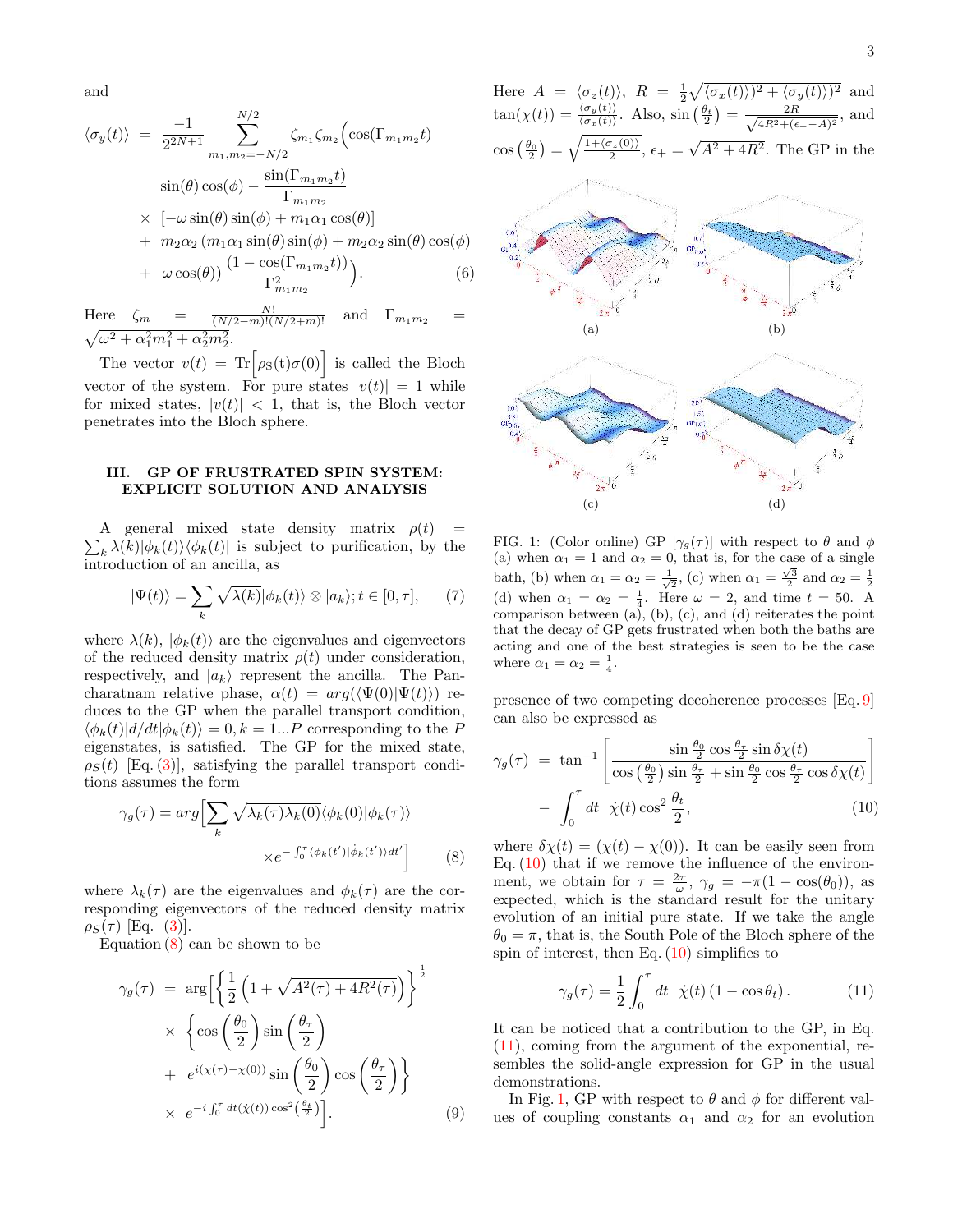time  $t = 50$  and  $\omega = 2$  is depicted. A comparison between Figs. 1(a), 1(b), 1(c) and 1(d) where  $\alpha_1 = 1$  and  $\alpha_2 = 0, \ \alpha_1 = \alpha_2 = 1/\sqrt{2}, \ \alpha_1 = \sqrt{3}/2 \text{ and } \alpha_2 = 1/2, \text{ and}$  $\alpha_1 = \alpha_2 = 1/4$ , respectively, brings out the point that the decay of GP gets frustrated when both the baths are acting and one of the best strategy seems to be the case of  $\alpha_1 = \alpha_2 = \frac{1}{4}$ . In Fig.2, GP for  $\alpha_1 = \alpha_2 = 1/4$  when  $t = 50$  and  $t = 200$  is shown and we can note that the optimum value of  $\alpha_1$  and  $\alpha_2$  for maximum frustration of GP varies with time. In Fig. 3, a comparison is made of GP for different coupling constants with respect to  $\theta$  and  $\phi$  for time  $t = 50$ . For the QFD regime, that is, when  $\alpha_1 \neq 0$  and  $\alpha_2 \neq 0$  we observe that the value of GP is higher as compared to the case where QFD is not applicable, that is, for the case of single coupling constant. These observations bring out the inherent robustness of GP against decay of quantum fluctuations in the presence of QFD.



FIG. 2: (Color online) GP for  $\alpha_1 = \alpha_2 = 1/4$  with respect to  $\theta$  and  $\phi$  for (a) time  $t = 50$  and (b) time  $t = 200$ , respectively. Here  $\omega = 2$ . Among other sets of  $\alpha_1$ ,  $\alpha_2$ , the figure corresponding to the case (a) is found to be optimum in resisting the depletion of GP. Therefore, for different time different  $\alpha_1$ and  $\alpha_2$  will help to enhance the GP.

The problem of quantum frustration studied here, using the Hamiltonian, Eq. (1), is very general. These models can be understood by the fact that the two baths behave like Goldstone modes, resulting from the spontaneous breaking of symmetry as is evident from the coupling to the baths by two noncommuting operators, such that the residual unbroken symmetry rotates the two Goldstone modes into each other. This is perfect when the two couplings are equal, but exists even for unequal couplings, a fact proved generally using renormalization group arguments in [29]. From the flow diagram of the two couplings, it is evident that the spin would remain coherent, irrespective of the strength of the spin coupling to the environment. Spin coherence implies frustration of decoherence or the process of decoherence getting checked. Frustration of decoherence, in the present context implies that the decay of the off-diagonal terms in the density matrix of Eq. (3) is reduced. This directly effects the terms R,  $\chi$ , and  $\theta_t$  in Eqs. (9), (10) leading to an enhancement of GP, as compared to the case of coupling to a single bath or coupling to baths via commuting operators, that is, in the scenario of absence of frustration of decoherence.

0  $2\pi$ 

FIG. 3: (Color online) GP for different  $\alpha_1, \alpha_2$  with respect to  $\theta$  and  $\phi$  for time  $t = 50$  and  $\omega = 2$ . The red curve corresponds to  $\alpha_1 = 1$ ,  $\alpha_2 = 0$ ; the green curve corresponds to  $\alpha_1 = 0$ ,  $\alpha_2 = 1$ ; the light blue curve to  $\alpha_1 = \alpha_2 = \frac{1}{4}$ ; while the dark blue curve corresponds to  $\alpha_1 = \alpha_2 = \frac{1}{2}$ . It is clearly evident from the plots that the decay of GP gets frustrated due to the presence of both the couplings  $\alpha_1$  and  $\alpha_2$ .

 $\pi$  $\phi$ 

 $2.0$  $1.5$  $GP<sup>1.0</sup>$  $0.5$ €

## IV. ANALOGY WITH PARRONDO GAMES

The effect of frustration on GP could be thought of as a Parrondo's game: each game on its own is "a single qubit interacting with its bath; one with  $\sigma_x$ , and with another  $\sigma_y$ "; this would result in decoherence and dissipation leading to inhibition of GP. This would be the situation where each player looses his game. However, when the two games are played in a synchronized fashion; corresponding, here, to the case of "the qubit interacting with two independent baths via non-commuting operators with coupling strengths  $\alpha_1$  and  $\alpha_2$ ", then the decoherence and dissipation can get frustrated leading to improvement in GP over some range of parameters. Though, we have presented the Parrondo like effect for GP for our model system, we expect this to be a generic feature of a quantum system interacting with two competing environments.

#### V. CONCLUSIONS

To conclude, by analyzing a simple model of QFD, we have illustrated the enhancement of geometric phase in the presence of two competing environments. The model being simple allows for an explicit evaluation, but is generic in the sense that it captures the essence of frustration on GP for other models as well. Here we consider a qubit interacting with two independent baths via non-commuting operators, for e.g.,  $\sigma_x$ ,  $\sigma_y$ . Naively, one would expect that due to interaction with two baths, the decoherence effect would increase leading to inhibition of geometric phase. However, in contrast to this, it is found that decoherence gets suppressed: thus provid-

 $\theta$